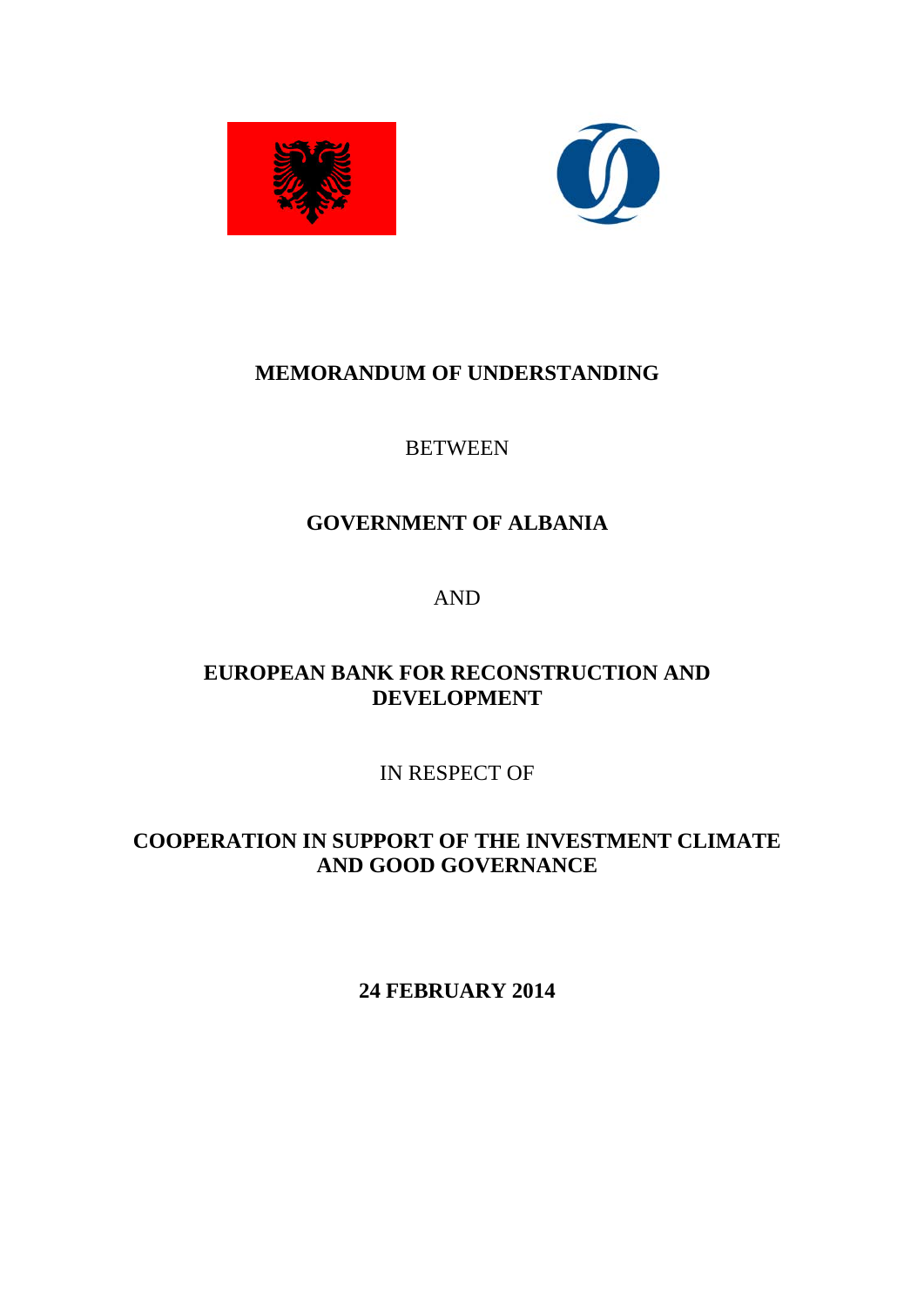**MEMORANDUM OF UNDERSTANDING** (hereinafter referred to as the "**Memorandum**") between the Government of Albania (hereinafter referred to as the "**Government**") and the European Bank for Reconstruction and Development (hereinafter referred to as the "**EBRD**"), hereinafter separately referred to as a "**Party**" and jointly referred to as the "**Parties**".

**WHEREAS** the EBRD has launched the Investment Climate and Good Governance Initiative ("**ICGGI**") to reenergise economic transition in a number of its countries of operations, including Albania;

**WHEREAS** as part of the ICGGI, the EBRD has envisioned a range of instruments which seek to improve policy dialogue between the private sector and government with a view to enhancing investment climate, to strengthening the legal framework and mechanisms of dispute resolution and to reducing informality and enhancing transparency in the corporate and banking sectors;

**WHEREAS** the Government has established a National Economic Council with broad responsibilities for analysing and discussing policy reforms related to economic performance and foreign and domestic investment; and

**WHEREAS** the Government has pledged to work with international institutions to tackle problems of corruption, informality in the economy and weaknesses in the business climate;

**WHEREAS** the EBRD and the Government signed a Letter of Intent on 20 November 2013 to explore together opportunities to cooperate in improving the investment climate and promoting good governance in Albania, in line with EBRD's purposes and functions and the Government's stated reform priorities.

The Parties have come to the following understanding:

### **I. PURPOSE**

This Memorandum aims to provide a framework for cooperation between the EBRD and the Government in support of the National Economic Council ("**NEC**") and in line with the objectives of the ICGGI with the aim of improving the development of the private sector, strengthening the business and investment climate and promoting good governance.

### **II. COOPERATION**

### **1. Role of the Government**

The Government, within its competence and in accordance with the legislation of Albania, intends to:

- identify areas in which action by the Government and assistance by the EBRD may result in a significant improvement of the development of the private sector and of the business and investment climate in Albania;
- promote the activities envisioned under this Memorandum, including but not limited to the work of a dedicated Investment Council to support the NEC and the NEC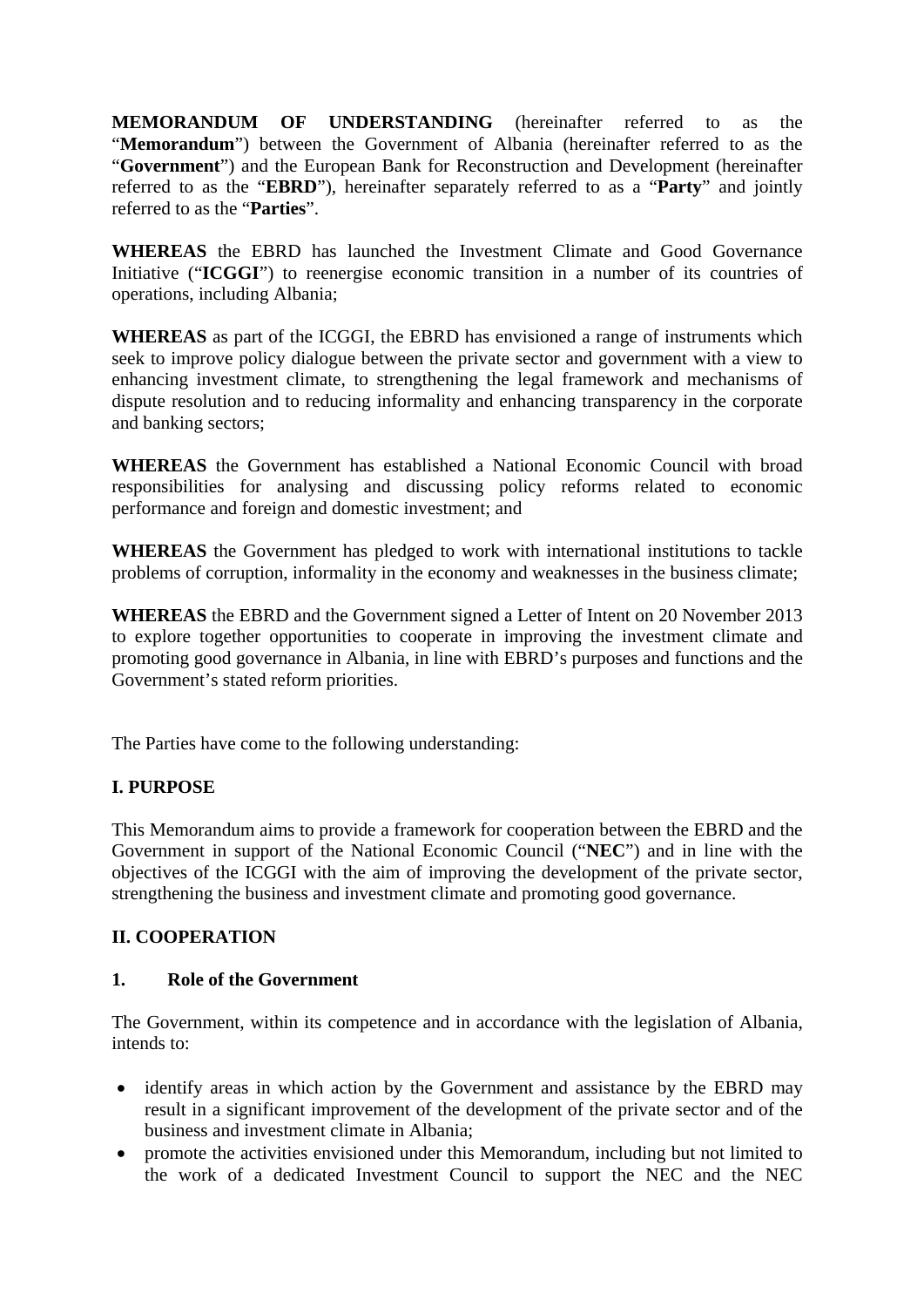Secretariat (as set out in Annex 1 of this Memorandum), implement the measures suggested by the business community and decided at the Investment Council's meetings, and lead efforts to strengthen the rule of law, prevent corruption, reinforce mechanisms of dispute resolution, enhance transparency and address the issue of informality in the economy;

- work closely with the EBRD and other stakeholders on joint analysis and definition of possible ways to improve legislation, practices and other relevant areas aimed at fostering investment, both foreign and domestic, into the economy of Albania;
- take the necessary measures to identify and open up opportunities to attract foreign investment and galvanize domestic investments towards sectors with potential for developing and contributing to the economic development.

## **2. Role of the EBRD**

The EBRD in accordance with its Strategy for Albania, as may be updated from time to time by its Board of Directors, with its ICGGI and with its other internal rules and procedures, intends to support, where relevant, the Government's implementation of its anti-corruption strategy as well as its efforts aimed at increasing investment and at improving the development of the private sector and of the business climate in general in Albania. In particular, the EBRD intends to:

- support the Government in its efforts to establish an Investment Council reporting to and providing support for the NEC and its Secretariat, including seeking funding from donors to be made available through the EBRD to the Government for financing the Secretariat of the Investment Council, participating actively in the work of the Investment Council, and supporting and overseeing the functioning of the Secretariat;
- further enhance its efforts to strengthen the rule of law and the functioning of the judiciary through institution building and judicial training;
- investigate best practice and provide advice and recommendations on ways to improve the functioning of the Albanian business registry (National Registration Centre) as one of the basic elements in the efforts of reducing levels of informality in the economy;
- mobilise technical assistance to assist the Government in designing and implementing an effective consumer credit bureau, building on existing institutions and strengthening their capacity to cover individuals and non-financial institutions data such as utilities;
- work closely with the Government in defining other areas where the EBRD can apply its experience and expertise to support the Government's efforts to stimulate the development of the private sector and of the business climate in general in Albania, for example by promoting good corporate governance and transparency in the corporate and banking sectors, working closely with the banking community, business associations and the Bank of Albania;
- establish a monitoring framework, in close cooperation with civil society and other relevant institutions, to track implementation and measure results from the interventions related to the ICGGI.

## **III. FINAL PROVISIONS**

This Memorandum reflects the views and intentions of the Parties to co-operate on a nonexclusive basis, expressed in good faith but without the creation of any legal obligation or incurrence of any liability on the part of any of them. Nor shall any third party obtain any legal benefit from this Memorandum.